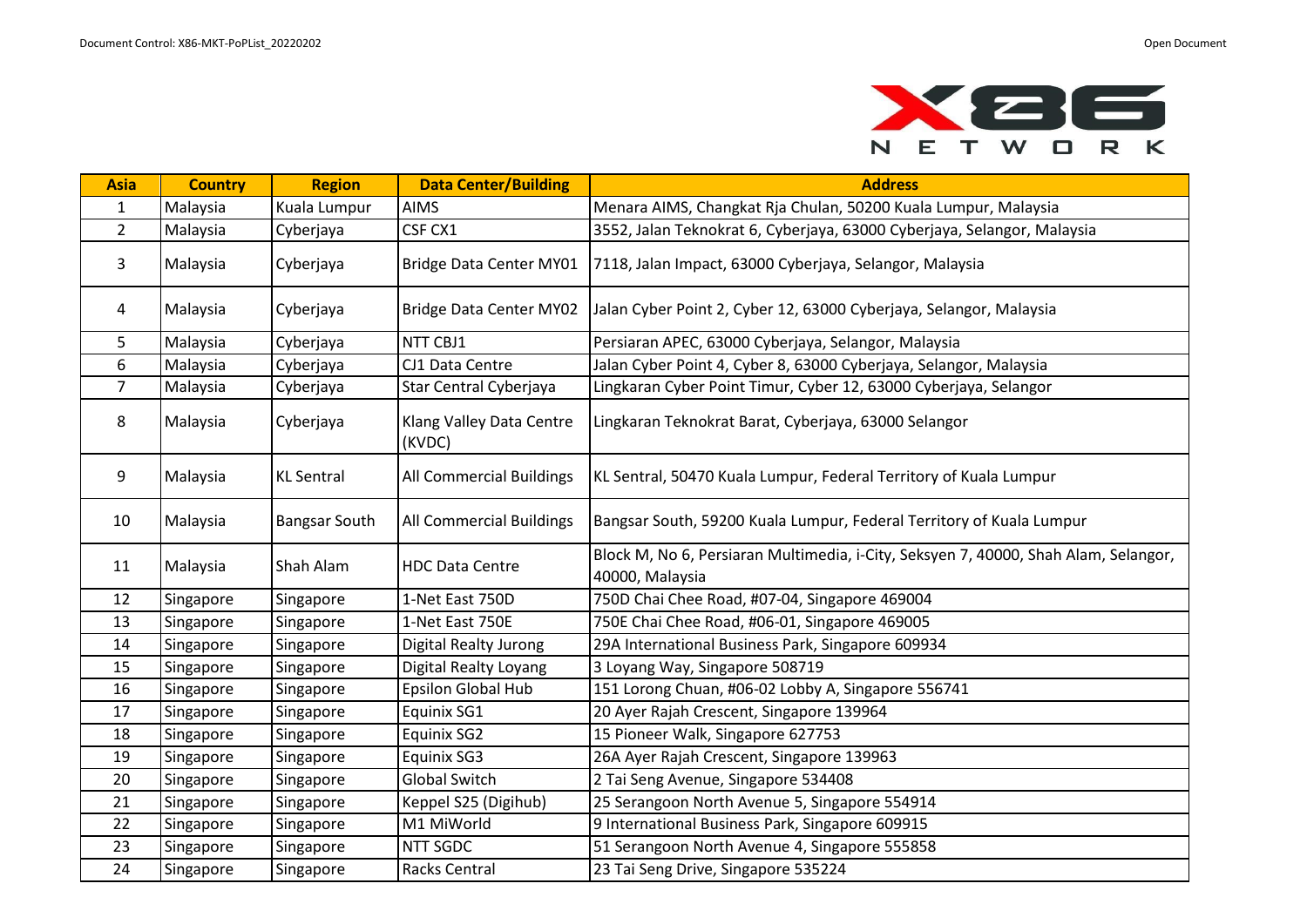| 25 | Singapore | Singapore        | STT Tai Seng 1                       | 35 Tai Seng Street, Singapore 534103                                                         |
|----|-----------|------------------|--------------------------------------|----------------------------------------------------------------------------------------------|
| 26 | Singapore | Singapore        | Websatmedia                          | 750C Chai Chee Road, #03-10, Singapore 469003                                                |
| 27 | Hong Kong | Hong Kong        | MEGA-I                               | 399, Chai Wan Road, Hong Kong                                                                |
| 28 | Hong Kong | Hong Kong        | Equinix HK1                          | 168 Yeung Uk Road, Tsuen Wan, N.T., Hong Kong                                                |
| 29 | Hong Kong | Hong Kong        | Equinix HK2                          | 17/F Kerry Warehouse (Tsuen Wan), 3 Shing Yiu Street, Kwai Chung, N.T., Hong Kong            |
| 30 | Hong Kong | Hong Kong        | <b>Equinix HK3</b>                   | 6/F, 1 Wang Wo Tsai Street, Tsuen Wan, N.T., Hong Kong                                       |
| 31 | Japan     | Tokyo            | Equinix TY1                          | TRC - C Building B Block, 4F 5-1 Heiwajima 6-Chome, Ota-Ku, Tokyo, Japan, 143-0006           |
| 32 | Japan     | Tokyo            | Equinix TY2                          | 3-8-21 Higashi Shinagawa, Shinagawa-ku, Tokyo, Japan 140-0002                                |
| 33 | Japan     | Tokyo            | <b>Equinix TY3</b>                   | 1-9-20, Edagawa, Koto-ku, Tokyo, Japan 135-0051                                              |
| 34 | Japan     | Tokyo            | <b>Equinix TY4</b>                   | North Tower, Otematchi Financial City, Otemachi, 1-9-5, Chiyoda-ku, Tokyo, Japan<br>100-0004 |
| 35 | Japan     | Tokyo            | <b>Equinix TY5</b>                   | 1-10-19, Edagawa, Koto-ku, Tokyo, Japan 135-0051                                             |
| 36 | Japan     | Tokyo            | Equinix TY6                          | 2-2-43, Higashi-shinagawa, Shinagawa-ku, Tokyo, Japan 140-0002                               |
| 37 | Japan     | Tokyo            | <b>Equinix TY7</b>                   | 2-2-43, Higashi-shinagawa, Shinagawa-ku, Tokyo, Japan 140-0002                               |
| 38 | Japan     | Tokyo            | <b>Equinix TY8</b>                   | 2-1-7, Higashi-shinagawa, Shinagawa-ku, Tokyo, Japan 140-0002                                |
| 39 | Japan     | Tokyo            | <b>Equinix TY9</b>                   | 1-12-3, Suido, Bunkyo-ku, Tokyo, Japan 112-0005                                              |
| 40 | Japan     | Tokyo            | Equinix TY10                         | 1-12-3, Suido, Bunkyo-ku, Tokyo, Japan 112-0005                                              |
| 41 | Thailand  | Bangkok          | <b>TCCT Bangna</b>                   | 1854 Bangna Trad Road, Bang Na, Bangkok 10260, Thailand                                      |
| 42 | Vietnam   | Ho Chi Minh City | <b>Viettel IDC Hoang Hoa</b><br>Tham | 158/2A Hoang Hoa Tham Street, Ward 12, Tan Binh Dist., HCMC, Vietnam                         |
| 43 | Taiwan    | Taipei           | <b>Chief LY Datacentre</b>           | No. 250, Yangguang Street, Taipei Neihu 114, Taiwan                                          |
| 44 | Taiwan    | Taipei           | eASPNet                              | No. 248, Yangguang Street, Taipei Neihu 114, Taiwan                                          |

| <b>Europe</b> | <b>Country</b> | <b>Region</b> | <b>Data Center</b>    | <b>Address</b>                                                   |
|---------------|----------------|---------------|-----------------------|------------------------------------------------------------------|
|               | UK             | London        | Telehouse North       | 14 Coriander Avenue, London E14 2AA, UK                          |
|               | UK             | London        | Telehouse East        | 18 Coriander Avenue, London E14 2AA, UK                          |
|               | UK             | London        | Telehouse West        | 22 Coriander Avenue, London E14 2AA, UK                          |
| 4             | <b>UK</b>      | London        | London Hosting Centre | 5-6 Greenwich View Place, London E14 9NN, UK                     |
|               | UK             | London        | Equinix LD1           | 101 Finsbury Pavement, London EC2A 1RS, UK                       |
|               | UK             | London        | <b>Equinix LD3</b>    | Unit 11 Matrix, Coronation Road, Park Royal, London NW10 7PH, UK |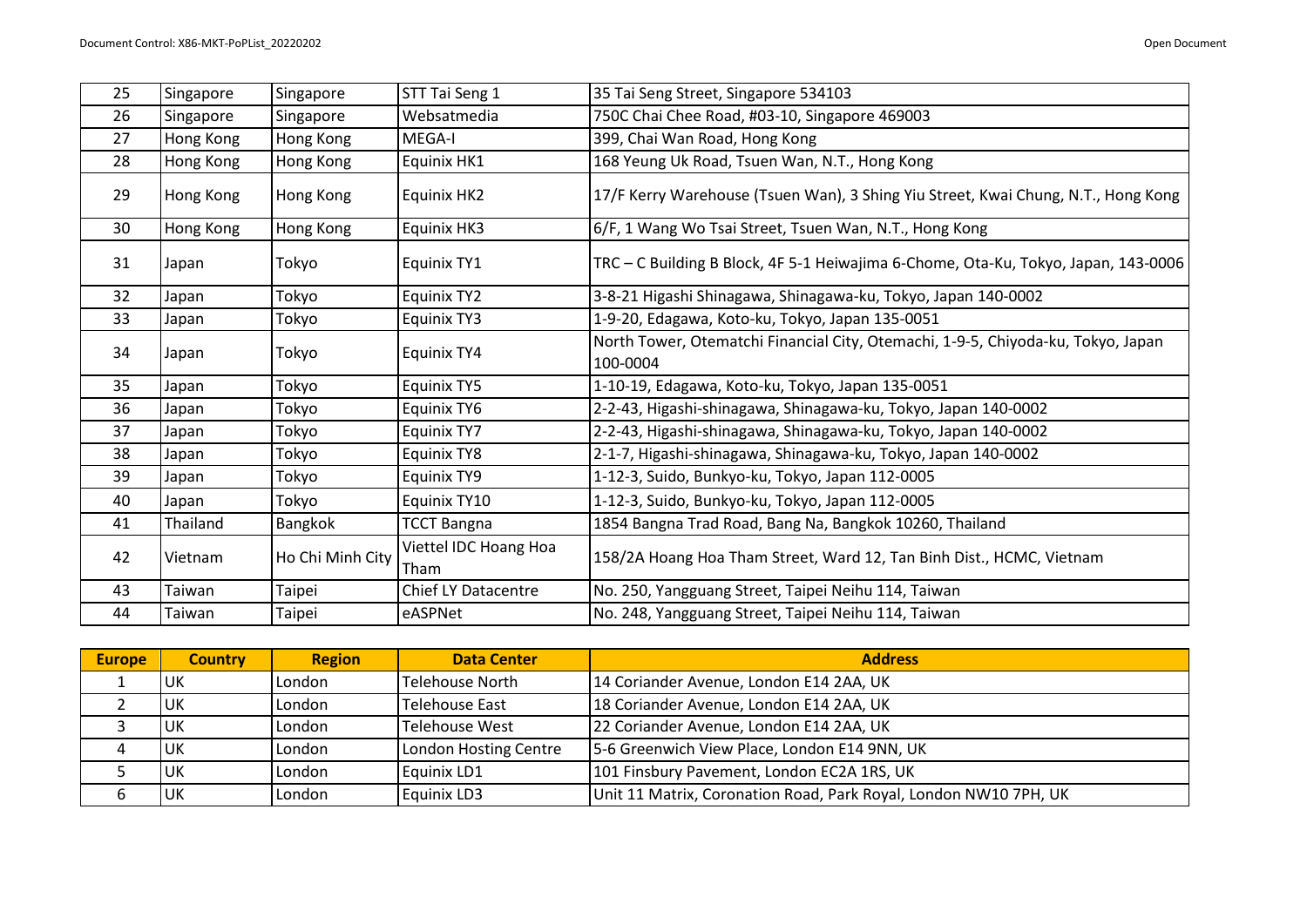| 7  | UK          | Slough<br>(West London) | Equinix LD4            | 2 Buckingham Avenue, Slough Trading Estate, Slough, Berkshire SL1 4NB, UK   |
|----|-------------|-------------------------|------------------------|-----------------------------------------------------------------------------|
| 8  | UK          | Slough<br>(West London) | <b>Equinix LD5</b>     | 8 Buckingham Avenue, Slough Trading Estate, Slough, Berkshire SL1 4AX, UK   |
| 9  | UK          | Slough<br>(West London) | Equinix LD6            | 352 Buckingham Avenue, Slough Trading Estate, Slough, Berkshire, SL1 4PF UK |
| 10 | UK          | London                  | Equinix LD8            | 6/7/8/9 Harbour Exchange Square, London E14 9GE, UK                         |
| 11 | UK          | London                  | Equinix LD9            | Unit 2 Powergate Business, Park Volt Avenue, London NW10 6PW, UK            |
| 12 | UK          | London                  | Global Switch 1        | 240 East India Dock Road, London E14 9YY                                    |
| 13 | UK          | London                  | Global Switch 2        | 3 Nutmeg Lane, London E14 2AX                                               |
| 14 | UK          | London                  | Sovereign House        | 227 Marsh Wall, London E14 9SD                                              |
| 15 | UK          | London                  | InterXion (LON1)       | 11 Hanbury Street, London E1 6QR                                            |
| 16 | UK          | London                  | <b>Telehouse Metro</b> | 65 Clifton Street, London EC2A 4JE                                          |
| 17 | Germany     | Frankfurt               | Equinix FR1            | Taubenstrasse 7 - 9, Frankfurt am Main 60313, Germany                       |
| 18 | Germany     | Frankfurt               | <b>Equinix FR2</b>     | Kruppstrasse 121-127, Frankfurt 60388, Germany                              |
| 19 | Germany     | Frankfurt               | <b>Equinix FR3</b>     | Starkenburgstrasse 12, Moerfelden 64546, Germany                            |
| 20 | Germany     | Frankfurt               | Equinix FR4            | Lärchenstrasse 110, Frankfurt 65933, Germany                                |
| 21 | Germany     | Frankfurt               | <b>Equinix FR5</b>     | Kleyerstrasse 90, Frankfurt 60326, Germany                                  |
| 22 | Germany     | Frankfurt               | <b>Equinix FR7</b>     | Gutleutstrasse 310, 60327 Frankfurt/M.Germany                               |
| 23 | Germany     | Frankfurt               | InterXion (FRA1)       | Hanauer Landstraße 302, Frankfurt, 60314, Germany                           |
| 24 | Germany     | Frankfurt               | InterXion (FRA2)       | Hanauer Landstraße 304, Frankfurt, 60314, Germany                           |
| 25 | Germany     | Frankfurt               | InterXion (FRA3)       | Weismullerstrasse 21-23, Frankfurt 60314, Germany                           |
| 26 | Germany     | Frankfurt               | InterXion (FRA4)       | Weismullerstrasse 19, Frankfurt 60314, Germany                              |
| 27 | Germany     | Frankfurt               | InterXion (FRA5)       | Hanauer Landstrasse 308a, Frankfurt, 60314, Germany                         |
| 28 | Germany     | Frankfurt               | InterXion (FRA6)       | Hanauer Landstrasse 300a, Frankfurt 60314, Germany                          |
| 29 | Germany     | Frankfurt               | InterXion (FRA7)       | Hanauer Landstrasse 296a, Frankfurt 60314, Germany                          |
| 30 | Germany     | Frankfurt               | InterXion (FRA8)       | Weismüllerstraße 36, Frankfurt 60314, Germany                               |
| 31 | Germany     | Frankfurt               | InterXion (FRA9)       | Weissmuellerstrasse 25-27, Frankfurt 60314, Germany                         |
| 32 | Germany     | Frankfurt               | InterXion (FRA10)      | Weismüllerstraße 38, Frankfurt 60314, Germany                               |
| 33 | Netherlands | Amsterdam               | Equinix AM1            | Luttenbergweg 4, 1101 EC Amsterdam, Netherlands                             |
| 34 | Netherlands | Amsterdam               | Equinix AM2            | Luttenbergweg 4, 1101 EC Amsterdam, Netherlands                             |
| 35 | Netherlands | Amsterdam               | Equinix AM3            | Science Park 610, 1098 XH Amsterdam, Netherlands                            |
| 36 | Netherlands | Amsterdam               | Equinix AM5            | Schepenbergweg 42, 1105 AT Amsterdam, Netherlands                           |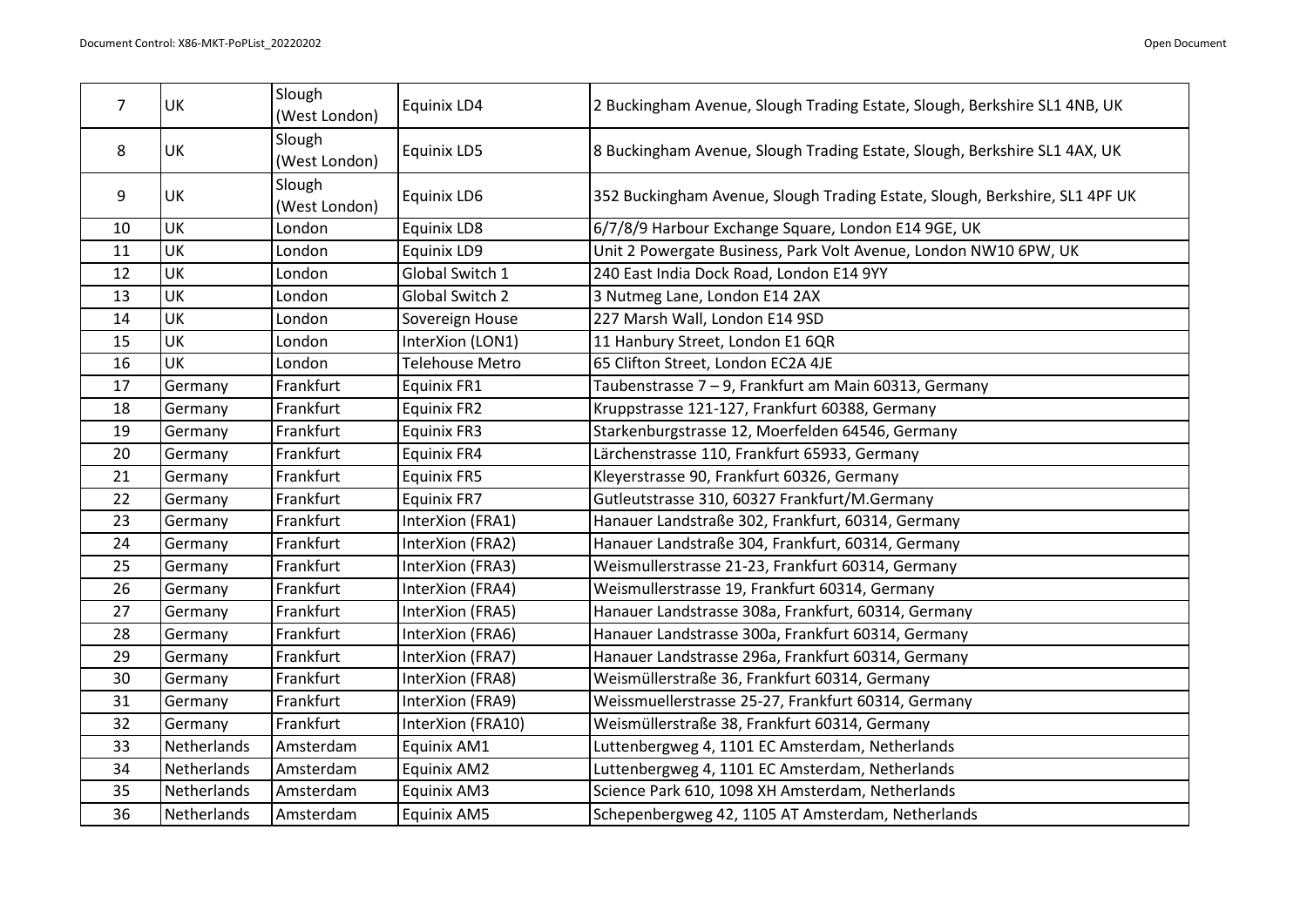| 37 | Netherlands | Amsterdam       | Equinix AM6                   | Amstel Business Park Campus, Duivendrechtsekade 80A, 1096 AH Amsterdam,<br>Netherlands                |
|----|-------------|-----------------|-------------------------------|-------------------------------------------------------------------------------------------------------|
| 38 | Netherlands | Amsterdam       | Equinix AM7                   | Kuiperbergweg 13, 1101AE Amsterdam, Netherlands                                                       |
| 39 | Netherlands | Amsterdam       | Equinix AM8                   | Gyroscoopweg 2E-F, 1042AM Amsterdam, Netherlands                                                      |
| 40 | Netherlands | Amsterdam       | <b>NIKHEF</b>                 | Science Park 105, 1098 XG Amsterdam, Netherlands                                                      |
| 41 | Netherlands | Amsterdam       | <b>InterXion Science Park</b> | Science Park 121, 1098 XG Amsterdam, Netherlands                                                      |
| 42 | Netherlands | Amsterdam       |                               | Digital Realty Science Park Science Park 120, 1098 SJ Amsterdam, Netherlands                          |
| 43 | Netherlands | Amsterdam       | <b>Digital Realty Amstel</b>  | Wenckebachweg 127, 1096 AM Amsterdam, Netherlands                                                     |
| 44 | France      | Paris           | Equinix PA1                   | Paris Nord 2, 167 Rue de la Belle Etoile, 95948 Roissy, CDG Cedex, France                             |
| 45 | France      | Paris           | <b>Equinix PA2</b>            | 114 Rue Ambroise Croizat, Saint Denis, France 93200                                                   |
| 46 | France      | Paris           | <b>Equinix PA3</b>            | 114 Rue Ambroise Croizat, Saint Denis, France 93200                                                   |
| 47 | France      | Paris           | Equinix PA4                   | 110 Bis avenue du GÈnÈral Leclerc, Pantin, France 93500                                               |
| 48 | France      | Paris           | <b>Equinix PA5</b>            | 45 avenue Victor Hugo, Building 254, Zone EMGP - rue du Mimosa, Aubervilliers,<br><b>France 93300</b> |
| 49 | France      | Paris           | Equinix PA6                   | 10 rue Waldeck Rochet Building 520, Aubervilliers, France 93300                                       |
| 50 | France      | Paris           | <b>Equinix PA7</b>            | 130 - 136 Boulevard de Verdun Energy, Park. B,t 9, Courbevoie France 92400                            |
| 51 | France      | Paris           | Telehouse 2 (Voltaire)        | 137, Boulevard Voltaire, 75011 Paris. France                                                          |
| 52 | France      | Marseille       | InterXion                     | 40 Avenue Roger Salengro, 13003 Marseille, France                                                     |
| 53 | Belgium     | <b>Brussels</b> | Level 3                       | 2 Avenue Leon GrosJean, 1140 Evere, Brussels, Belgium                                                 |
| 54 | Belgium     | <b>Brussels</b> | <b>InterXion</b>              | Wezembeekstraat 2, 1930 Zaventem, Belgium                                                             |
| 55 | Switzerland | Zurich          | Equinix ZH1                   | Hardstrasse 235, 8005 Zurich, Switzerland                                                             |
| 56 | Switzerland | Zurich          | Equinix ZH2                   | Josefstrasse 225, 8005 Zurich, Switzerland                                                            |
| 57 | Switzerland | Zurich          | Equinix ZH4                   | Josefstrasse 225, 8005 Zurich, Switzerland                                                            |
| 58 | Spain       | Madrid          | Carrier House 1               | Isabel Colbrand 6-8, 28050 Madrid, Spain                                                              |
| 59 | Spain       | Madrid          | Interxion (MAD1)              | Calle Albasanz 71, 28037 Madrid, Spain                                                                |
| 60 | Spain       | Madrid          | Interxion (MAD2)              | Calle Albanaz 73, 28037 Madrid, Spain                                                                 |
| 61 | Italy       | Milan           | Infracom                      | Via Caldera 21-Bldg. E, 20153 Milan, Italy                                                            |
| 62 | Italy       | Milan           | <b>MIX</b>                    | Via Caldera 21 - Bldg D, 20153 Milan, Italy                                                           |

| <b>America</b> | Country    | <b>Region</b> | <b>Data Center</b> | Address                              |
|----------------|------------|---------------|--------------------|--------------------------------------|
| . .            | <b>USA</b> | New York      | Telx (NYC2)        | 111 8th Ave, New York, NY 10011, USA |